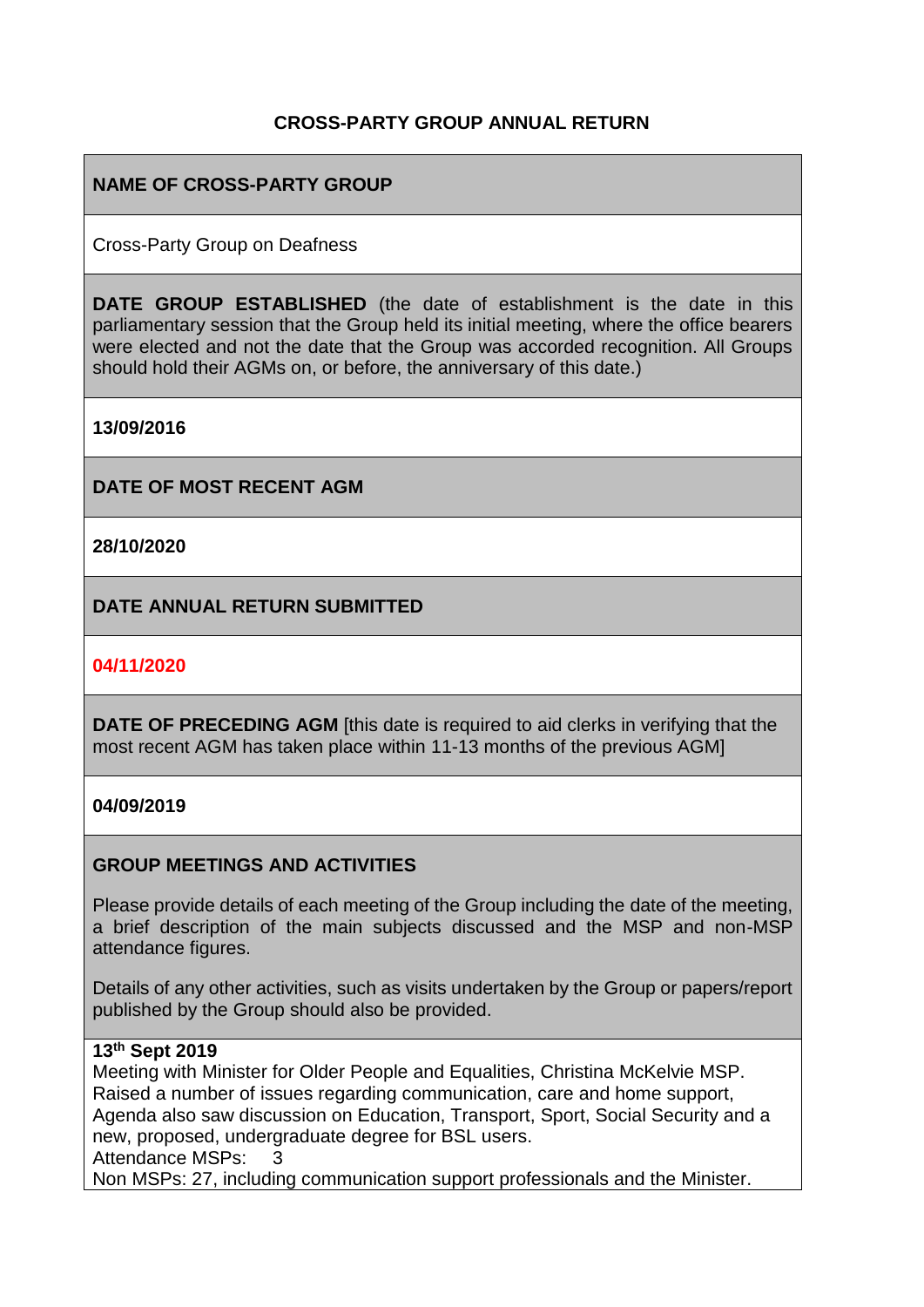### **4 th Dec 2019**

The Meeting focussed on Education, Sport and it received a number of presentations from a cross section of inclusive sports. Meeting not Quorate Attendance- MSPs: 1 Non MSPs: 17

## **4 th March 2020**

This meeting followed up Education, Sport and Transport. There was discussion about preventable deafness however the representative of Public Health was unable to attend. The group reiterated its focus on the gap around preventable deafness and preventing social isolation noting age related Dual Sensory loss and the links between deafness and dementia as a key area of activity.

Attendance-MSPs: 2 Non MSPs: 17

### **3 rd June 2020**

Cancelled due to COVID-19 Emergency. Attendance: Nil

### **2 nd Sept 2020**

Rescheduled to 28th October due to: Covid Restrictions MSP availability/clash with FM Question session and urgent Parliamentary business

#### **28th October 2020**

Agenda covered: AGM Business General meeting with emphasis on assistive technology, Covid related learning and issues to gather and prioritise for activity before next elections in 2021. Report on detail next year

## **MSP MEMBERS OF THE GROUP/**

Please provide names and party designation of all MSP members of the Group.

Mark Griffin MSP – Convenor

Colin Beattie MSP – Vice Convenor

Jenny Marra MSP

Alison Johnstone MSP

Annie Wells MSP

Neil Bibby MSP

Rhoda Grant MSP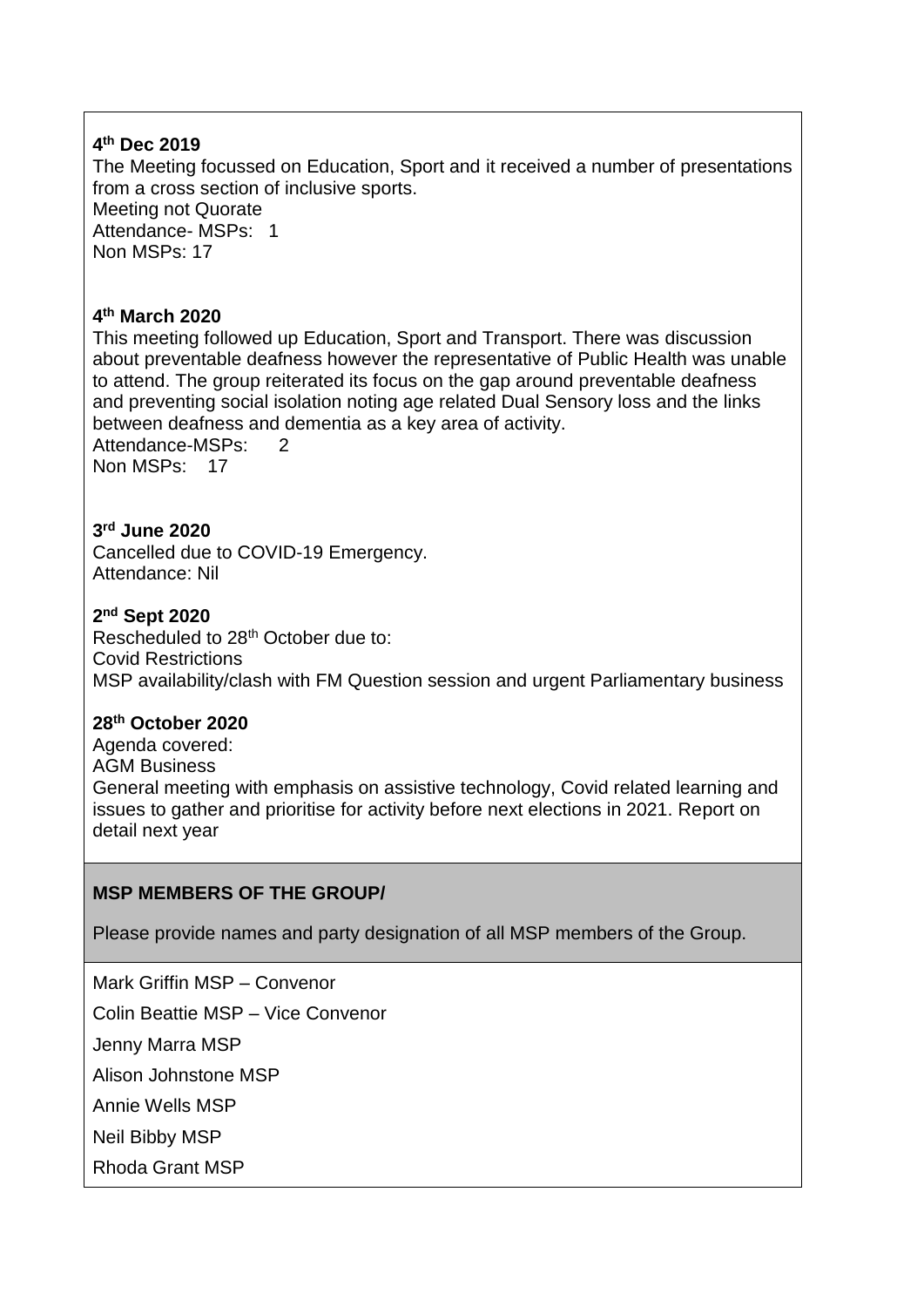# **NON-MSP MEMBERS OF THE GROUP**

For organisational members please provide only the name of the organisation, it is not necessary to provide the name(s) of individuals who may represent the organisation at meetings of the Group.

| Individuals   | <b>Donald Richards</b><br>John Mitchell                                                    |
|---------------|--------------------------------------------------------------------------------------------|
| Organisations | deafscotland (formerly Scottish Council on Deafness/SCoD)<br><b>Action on Hearing Loss</b> |
|               | ATLA - Association of Teachers of Lipreading to Adults                                     |
|               | BATOD - The British Association of Teachers of the Deaf                                    |
|               | <b>British Deaf Association Scotland</b>                                                   |
|               | <b>Deaf Action</b>                                                                         |
|               | <b>Deaf Connections</b>                                                                    |
|               | <b>Deaf Links</b>                                                                          |
|               | <b>Deafblind Scotland</b>                                                                  |
|               | D.E.A.F. - South Lanarkshire                                                               |
|               | Donaldson's School                                                                         |
|               | Dumfries and Galloway Hard of Hearing Group                                                |
|               | <b>Hearing Link</b>                                                                        |
|               | <b>Heriot-Watt University</b>                                                              |
|               | <b>Ideas for Ears</b>                                                                      |
|               | NDCS - National Deaf Children's Society                                                    |
|               | <b>NESS - North East Sensory Services</b>                                                  |
|               | Queen Margaret University (NEW MEMBER 28th Oct 2020)                                       |
|               | RCSLT – Royal College of Speech and Language Therapists                                    |
|               | <b>Respect Me</b>                                                                          |
|               | SASLI - Scottish Association of Sign Language Interpreters                                 |
|               | <b>Scottish Sensory Centre</b>                                                             |
|               | Signature                                                                                  |
|               | <b>SISG (Sensory Impairment Support Group)</b>                                             |
|               | <b>Tayside Deaf Forum</b>                                                                  |
|               | University of Edinburgh                                                                    |
|               | The Association of Sign Language Interpreters (ASLI)                                       |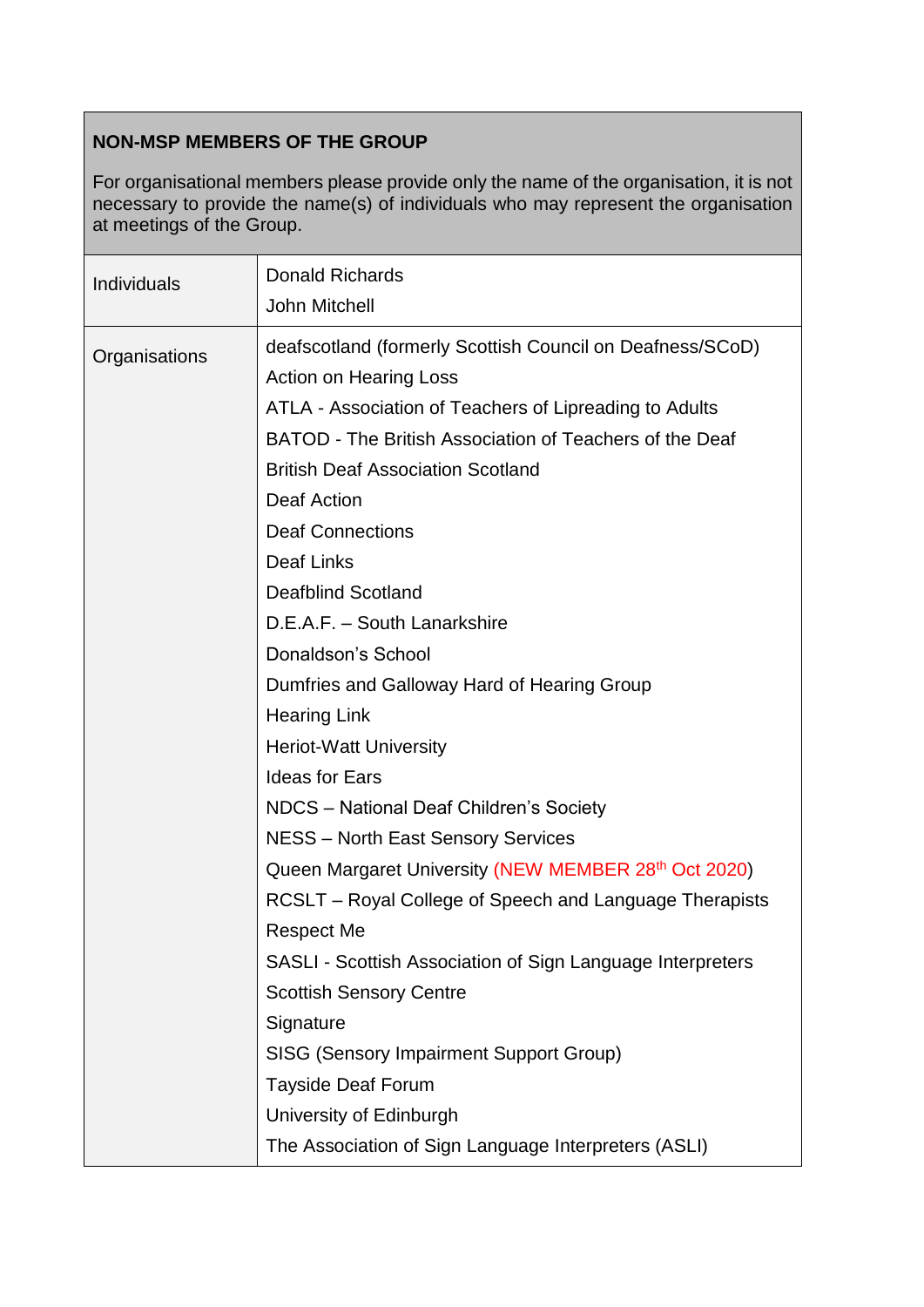| <b>NHS Highland Deaf Services</b>  |
|------------------------------------|
| Disability Agenda Scotland (DAS).  |
| The ALLIANCE                       |
| <b>Skills Development Scotland</b> |
| <b>Forth Valley Sensory Centre</b> |
| E.I.S                              |
|                                    |

# **GROUP OFFICE BEARERS**

Please provide names for all office bearers. The minimum requirement is that two of the office bearers are MSPs and one of these is Convener – beyond this it is a matter for the Group to decide upon the office bearers it wishes to have. It is permissible to have more than one individual elected to each office, for example, co-conveners or multiple deputy conveners.

| Convener               | <b>Mark Griffin MSP</b>     |
|------------------------|-----------------------------|
| <b>Deputy Convener</b> | <b>Colin Beattie MSP</b>    |
| Secretary              | Janis McDonald deafscotland |
| <b>Treasurer</b>       | N/A                         |

# **FINANCIAL BENEFITS OR OTHER BENEFITS RECEIVED BY THE GROUP**

Please provide details of any financial or material benefit(s) received from a single source in a calendar year which has a value, either singly or cumulatively, of more than £500. This includes donations, gifts, hospitality or visits and material assistance such as secretariat support.

Details of material support should include the name of the individual providing support, the value of this support over the year, an estimate of the time spent providing this support and the name of the organisation that this individual is employed by / affiliated to in providing this support.

Groups should provide details of the date on which the benefit was received, the value of the benefit and a brief description of the benefit.

If the Group is not disclosing any financial information please tick the box to confirm that the Group has considered the support received, but concluded it totalled under the threshold for disclosure (£500).